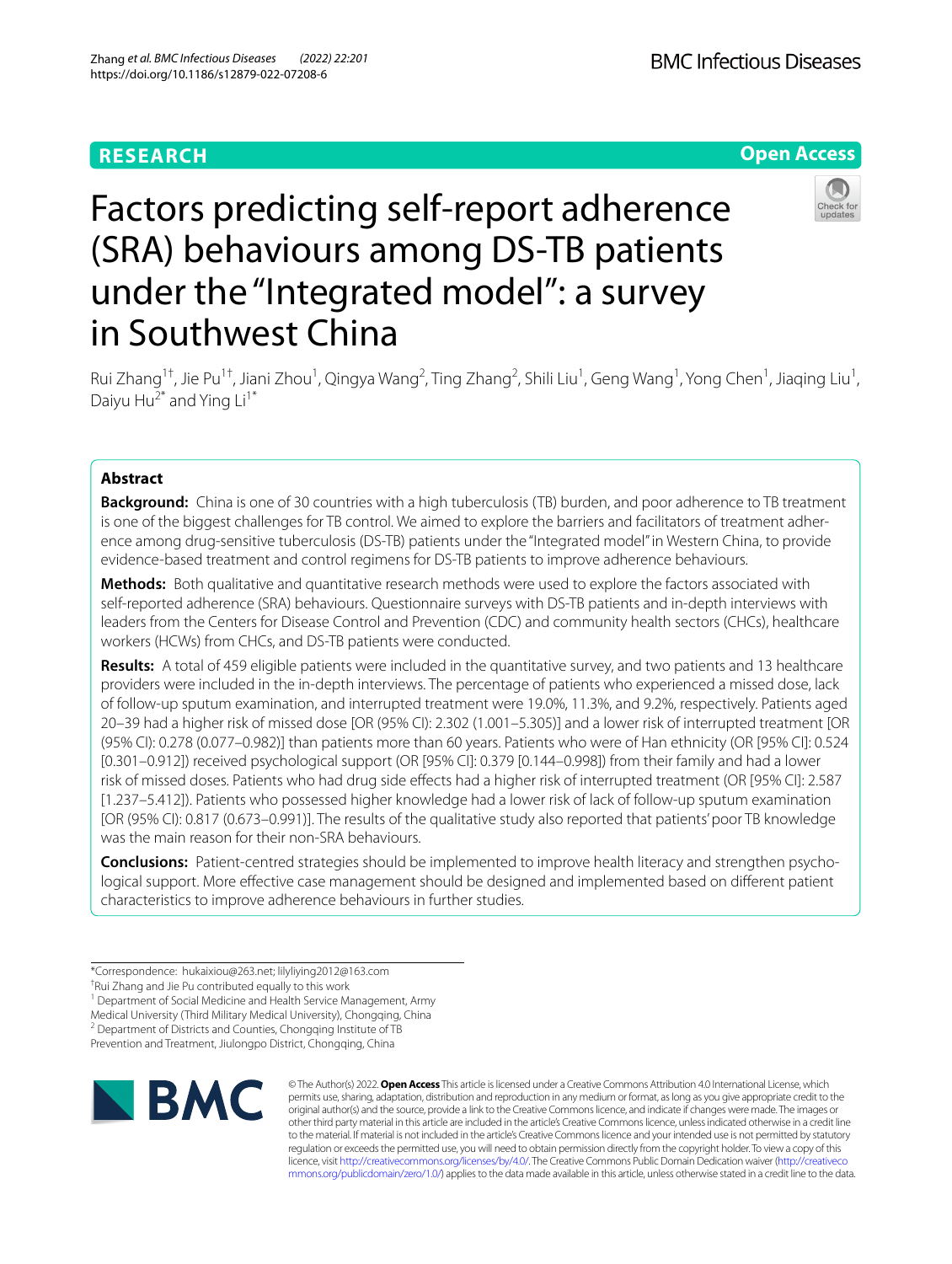**Keywords:** Drug-sensitive tuberculosis, Self-report adherence behaviours, Factors, Southwest China

## **Background**

Tuberculosis (TB) is a communicable disease with a long history [\[1,](#page-9-0) [2](#page-9-1)], and one of the top 10 global causes of death and the leading cause of death from a single infectious agent (higher than HIV/AIDS) [[1\]](#page-9-0). According to the World Health Organization (WHO) Global TB Report 2020, 10.0 (8.9–11.0) million people fell ill with TB in 2019, and 3.3% of new cases and 18% of previously treated cases developed multidrug-resistant TB (MDR-TB) or rifampicin (RFP)-resistant TB (RR-TB) [[1\]](#page-9-0). China is one of the 30 high TB burden countries with an estimated 833,000 TB patients in 2019, accounting for 8.4% of global TB patients [[1](#page-9-0)]. TB is lifethreatening, curable, and preventable  $[3]$  $[3]$ . The WHO estimated the worldwide treatment success rates to be 85% and 57% for drug-sensitive TB (DS-TB) and MDR-TB/RR-TB patients, respectively [\[1](#page-9-0)]. In China, the treatment success rates for DS-TB and MDR-TB/RR-TB patients were 94% and 54%, respectively, while the loss to follow-up was the second-highest in the world (29%)  $[1]$  $[1]$ . The treatment success rate worldwide for DS-TB and MDR-TB/RR-TB patients was much lower than that estimated by the WHO. One of the main challenges in the treatment of TB is non-adherence to treatment due to the long treatment period, modest tolerability, and complexity of drug regimens [\[4,](#page-9-3) [5\]](#page-9-4). Non-adherence behaviours among TB patients include missed dose, lack of follow-up, interrupted treatment, etc. [\[6](#page-9-5), [7](#page-9-6)]. Non-adherence to TB treatment increases the risk of morbidity, mortality, and drug resistance [[8](#page-9-7)].

In response of non-adherence to treatment for TB patients, the WHO proposed direct observation of treatment and short course (DOTs), which needs to be monitored on a regular basis to maintain treatment adherence for six to eight months for DS-TB patients and 18–24 months for MD-TB/ RR-TB [\[9,](#page-9-8) [10\]](#page-9-9). DOTs have been implemented globally and have improved adherence to TB treatment  $[11-13]$  $[11-13]$ . However, both patients and healthcare providers are facing challenges in DOT implementation [[7](#page-9-6), [14](#page-9-12)[–18](#page-9-13)]. In China, DOTs were implemented in 1991 and achieved 100% coverage in 2005 [[19\]](#page-9-14). However, previous studies have reported that DOTs have not been implemented efectively for all TB patients under the "Centers for Disease Control and Prevention (CDC) model" [[20](#page-9-15), [21](#page-9-16)]. Consequently, in 2011, during the 12th National TB Five-Year-Plan program, there is a novel "integrated model" that has been proposed by the administration [\[22](#page-9-17)]. In its framework, every subject has clear responsibility boundaries. Primary healthcare centers are in charge of case management and patient referral. Designated hospitals are primarily in charge of TB patients' diagnosis and treatment. The CDC is in charge of TB control, concrete duties include supervision, planning, and health education [[22\]](#page-9-17).

There is an average of 695 per 100,000 infection rate of TB in the western part of China and an average of 463 per 100,000 and 291 per 100,000 infection rate in the central and eastern part of China that shows the western part of China sufers the higher TB prevalence than in the eastern and central part of China [[4](#page-9-3)]. Southwest China is an underdeveloped area in China, whose per capita net income is much lower than that of eastern and central China [[23\]](#page-9-18). Chongqing and Guizhou are the high TB burden municipality /province in Southwest China [[24\]](#page-9-19). According to a study report in 2015, Guizhou and Chongqing ranked third (133.5/100,000) and tenth (75.0/100,000) highest TB incidence rates in China, respectively [\[24](#page-9-19)]. TB preventive and control programs faced great challenges in southwest China. Our previous study evaluated the TB case management status in Guizhou and Chongqing under the "integrated model", and we found that the standard TB case management are far below the requirements and need improvement, and are also with low adherence to treatment  $[21, 25]$  $[21, 25]$  $[21, 25]$  $[21, 25]$  $[21, 25]$ . It is crucial to identify the barriers and facilitators of adherence to treatment to improve treatment outcomes for patients with TB  $[26]$ . A systematic review concluded that multiple factors afected non-adherence behaviours, including patient-centred, social, economic, health system, and therapy factors [[7](#page-9-6)].

This study aimed to evaluate the self-reported adherence (SRA) behaviours and the association between the above factors and SRA behaviours under the "integrated model' among DS-TB patients in Southwest China, and to explore the reasons for poor adherence behaviours from the perspectives of both healthcare demanders (patients) and healthcare providers, to further provide evidence-based treatment and control regimens for DS-TB patients.

## **Methods**

A cross-sectional study was conducted in Guizhou and Chongqing using both qualitative and quantitative research methods to explore the factors predicting SRA behaviours among patients with DS-TB.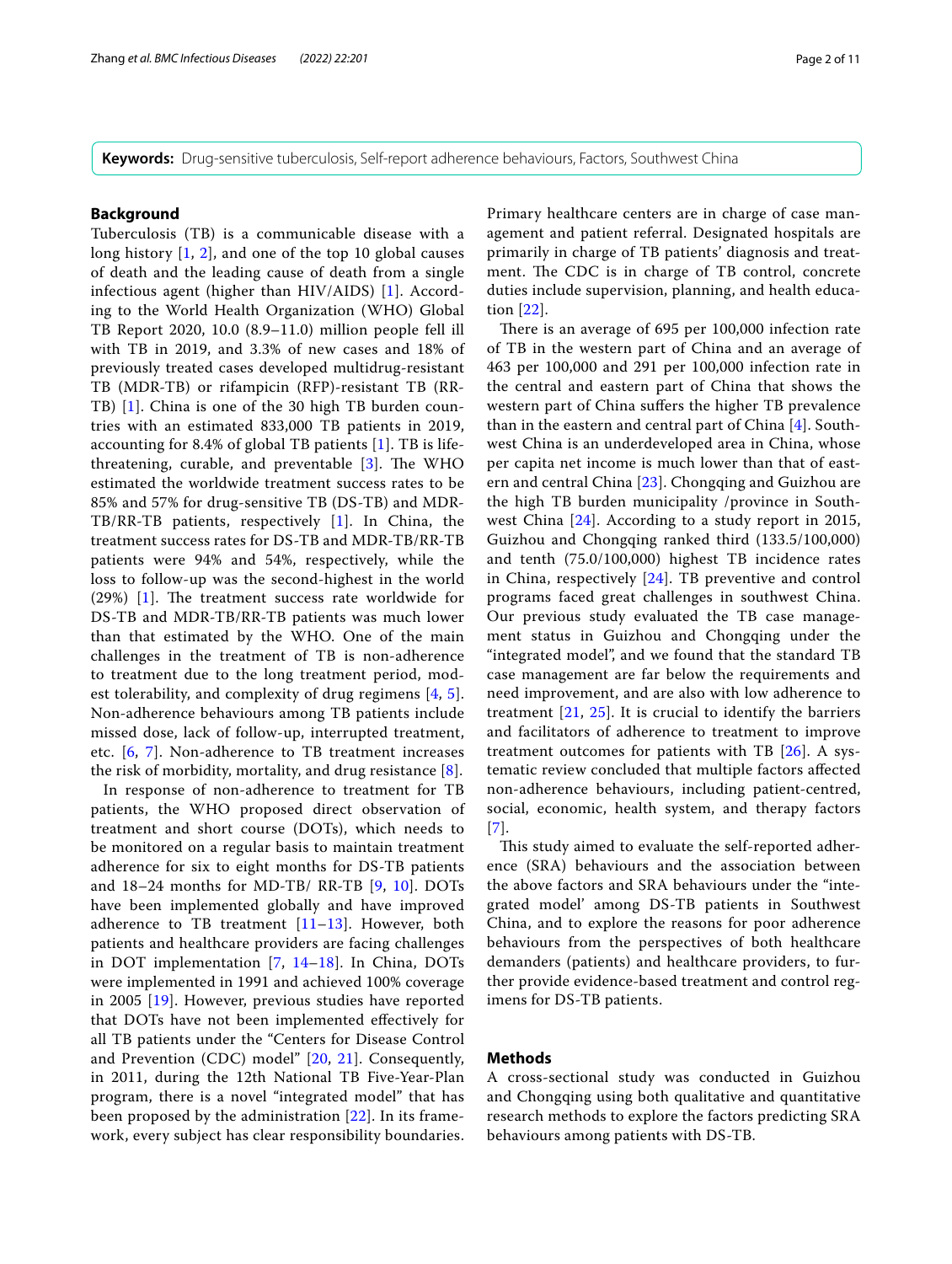# **Quantitative study**

### *Participants*

Consecutive sampling was used to recruit patients with DS-TB as participants for the quantitative study. Participants who enrolled in our study met the inclusion and exclusion criteria. The inclusion criteria were as follows: (1) TB patients who were registered in a TB dispensary; (2) patients aged>15 years; (3) received at least four months of TB treatment and no more than four months after complete treatment. Exclusion criteria: (1) patients with intellectual disability and difficulty in speech and hearing; (2) patients with severe complications (such as heart failure, cerebral infarction, and multiple organ failure) or who underwent hospitalisation; and (3) patients who refused to participate in this survey.

#### *Data collection*

This questionnaire was designed by our research team, who reviewed the existing literature reports and then consulted related experts before the pilot study. Then, a pilot test was conducted with 100 participants, and the Cronbach's alpha value of the pilot study was 0.753. Trained investigators executed all questionnaires from our research group, and the completed questionnaires were checked and examined by trained investigators for quality control.

A self-designed structured questionnaire was administered to collect data, including socio-demographic information, knowledge about TB (knowledge indicators including transmission route of TB, suspicious symptoms of TB, negative impact of non-adherence to anti-TB treatment, local TB dispensary, TB free policy (In China, all DS-TB patients could be freely treated with frst-line anti-TB drugs at TB dispensaries, and newly diagnosed and suspected TB patients are provided with a free chest X-ray examination and sputum-examination[\[27](#page-9-22)]), and curability of TB. Patients who answered 'Yes' scored 1, and those who answered 'No' scored 0) [\[28](#page-9-23)], satisfaction with healthcare, self-reported adherence (SRA) behaviours, and case management and therapy status. In this study, knowledge about TB was defned as patientcentred factors; drug side efects and symptoms were defned as therapy factors; satisfaction with healthcare and received management status were defned as health system factors.

The reliability and validity analysis of the scoring system was conducted to test the validity and consistency of the questionnaire, and the Kaiser–Meyer–Olkin (KMO) and Cronbach's alpha values were used to evaluate the internal consistency and construct validity of the scoring system  $[29]$ . The results indicated that the KMO was 0.826, and Cronbach's alpha value was 0.719, which indicated that the scoring system had good construct validity and internal consistency (Cronbach's alpha greater than 0.7, and KMO range from 0.8–0.9) [[30\]](#page-9-25).

## **Qualitative study** *Participants*

Purposive sampling was used to select DS-TB patients for in-depth interviews and healthcare providers (leaders from the CDC and community health sectors (CHCs), and health care workers (HCWs) from CHCs for key informant interviews. The inclusion and exclusion criteria for patients with TB were consistent with those of the quantitative study. Healthcare providers who are engaged in the management of TB patients were included in this study. The sample size was determined by the number of participants required to reach data saturation.

## *Data collection*

Semi-structured topic guides were used in all interviews. The topic guide for participants included adherence behaviours and associated barriers and facilitators from both patients' and healthcare providers' perspectives. Three senior researchers conducted interviews in Chinese. Each interview lasted approximately 40–60 min. All interviews were audio-recorded and transcribed for the analysis.

#### **Data analysis**

#### *Quantitative analysis*

Quantitative data were compiled in Epi Data 3.1, and analysed using Statistical Package for Social Science (SPSS 22.0) (IBM Corporation, Armonk, NY, USA). The test for normality revealed that the numerical data were normal, so numerical variables were reported as mean  $\pm$  SD and categorical variables as percentages. Missing data were excluded from the analysis. Chi-square  $(\chi^2)$  test, T test, and logistic regression analysis were conducted to explore the factors associated with SRA behaviours. A two-tailed probability level of  $p < 0.05$  was selected as the statistically signifcant level.

#### *Qualitative analysis*

Each interview was transcribed and reviewed for accuracy. All in-depth interviews were analysed using a framework approach, including familiarizing the data, identifying and coding themes, and summarising and analysing the data  $[31-33]$  $[31-33]$  $[31-33]$ . Themes that were generated included patient adherence and reasons for non-adherence.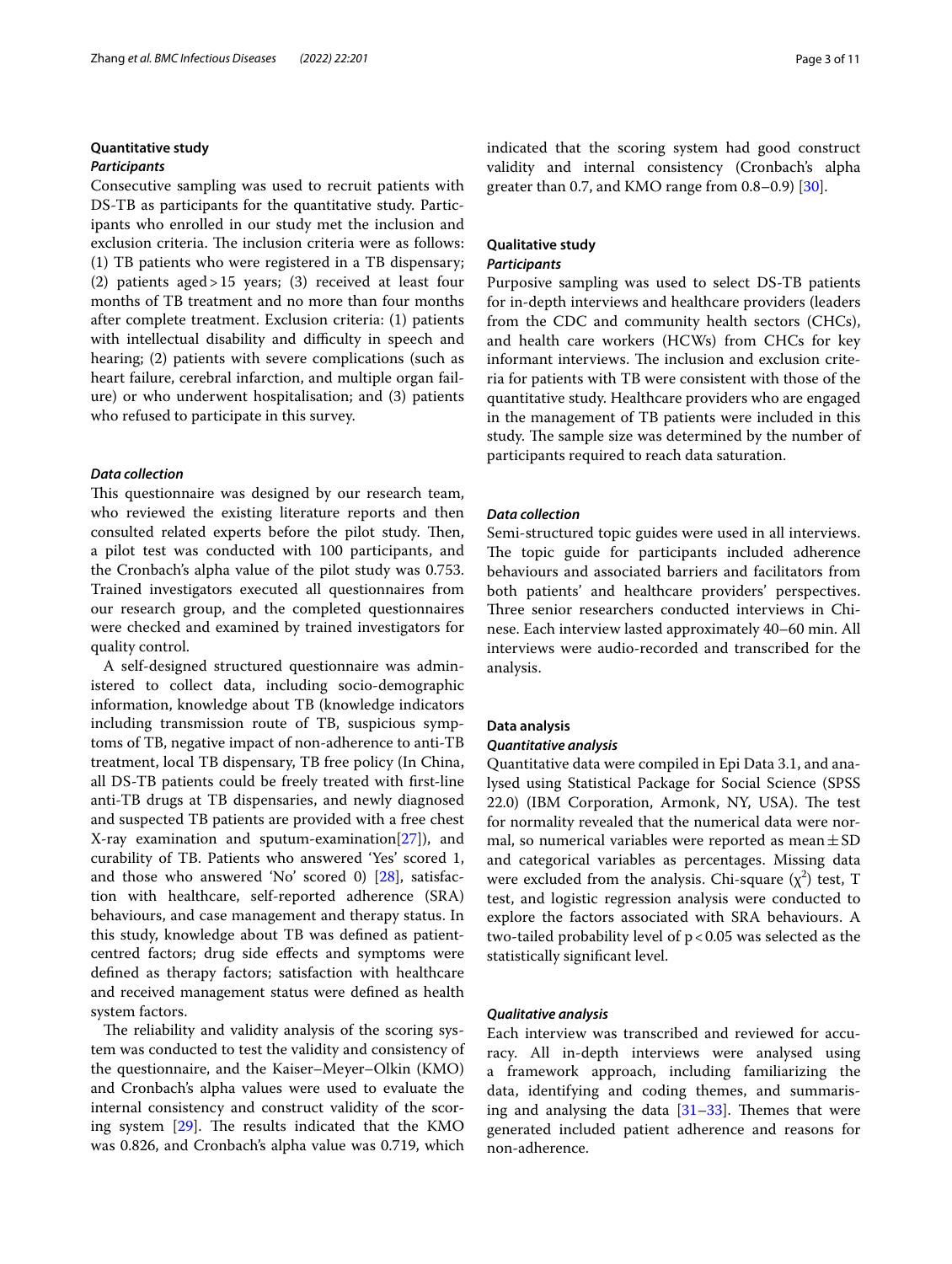#### **Defnitions**

In this study, we defned missed dose, interrupted treatment, and lack of follow-up sputum examination as SRA behaviours.

#### *Missed dose*

Patients who had forgotten to take their drugs within the last two months [[34\]](#page-10-1).

#### *Interrupted treatment*

Discontinuation of medication for two to eight consecutive weeks before restarting treatment [[34](#page-10-1)].

## *Lack of follow‑up sputum exam*

Patients did not go to the designated hospital to undergo sputum examination within the prescribed time [[34\]](#page-10-1).

## **Results**

## **Characteristic of participants**

A total of 465 DS-TB patients were enrolled in the questionnaire survey, and 459 (98.7%) patients were included in this study after quality check of questionnaire. The sociodemographic characteristics are shown in Table [1](#page-4-0). Most DS-TB patients were male (70.6%), of Han ethnicity (78.2%), local residents aged 40 or above (79.5%), 82.4% of TB patients lived in rural areas, and 69.7% were married. Patients generally had a low socioeconomic status (83.2%) as defned by the patient education level of junior middle school or below. Almost all patients (96.7%) were covered by basic medical insurance (BMI). Most patients were farmers or migrant workers (68.6%) and had no income (57.7%).

Totally 15 participants were included in qualitative study. Two DS-TB patients were included in the indepth interviews. One male patient was married, a local resident who lived in an urban area, covered by BMI, and had no work or education level of primary school. Another female patient was unmarried; migrants lived in a rural area, covered by BMI, and worked as a clerk in a private enterprise. Both were newly diagnosed treatment patients. A total of 13 healthcare providers, including eight leaders from the CDC, two leaders, and three HCWs from CHCs, were purposively selected for key informant interviews. Leaders from the CDC were in charge of TB prevention and control, and leaders and HCWs from CHCs were in charge of TB patient management.

## **Univariate analysis of factors associated with SRA behaviours**

The SRA behaviours are depicted in Fig. [1](#page-5-0). Of the DS-TB patients, 19.0% had missed doses higher than interrupted treatment (9.2%) and lacked follow-up sputum examination (11.3%).

## *Socio‑demographic factors*

As Table [1](#page-4-0) demonstrates, patients aged 20-39 and>60 years had a higher risk of missed dose and interrupted treatment than other age groups  $(P < 0.05)$ . Unmarried patients had a higher risk of missed doses than the others  $(P < 0.05)$ . Compared to other ethnicities, Han had a lower risk of missed dose and lack of follow-up sputum examination ( $P < 0.05$ ).

## *Patient‑centred factors*

*Knowledge about TB* As for TB knowledge score, patients who reported interrupted treatment and lack of follow-up sputum exam were scored  $2.81 \pm 1.50$  and  $2.87 \pm 1.51$  respectively, significantly lower than those who adhered to treatment  $(3.41 \pm 1.59)$  and sputum exam  $(3.42 \pm 1.59)$  (P < 0.05) (Table [2](#page-5-1)).

## *Family support, therapy, and health system factors associated with SRA behaviours*

*Family support* Most DS-TB patients (94.6%, n=434) received family support, including psychological (66.2%,  $n=304$ ), economic support (20.0%,  $n=92$ ), and nutritional support (8.3%,  $n=38$ ). As Table [3](#page-6-0) demonstrates, family support was signifcantly associated with missed dose ( $P < 0.05$ ), but no difference was observed between interrupted treatment, lack of follow-up examination, and family support  $(P>0.05)$ .

*Therapy factors* Of the patients with DS-TB, 54.2% reported drug side-efects, and most (88.5%) patients had symptoms (Table [3\)](#page-6-0). Compared with patients who reported no drug side efects, patients who reported drug side-efects had a higher risk of interrupted treatment ( $P < 0.05$ ). No significant association was observed between the symptoms and SRA behaviours  $(P > 0.05)$ .

*Health system factors* In total, 92.4%, 90.8%, and 52.3% of DS-TB patients were satisfed with the management of HCWs in CDC/TB dispensaries, CHCs, and village clinics, respectively. Furthermore, 0.7%, 7.4%, and 46.8% of DS-TB patients self-reported that they did not receive management from HCWs in CDC/TB dispensaries,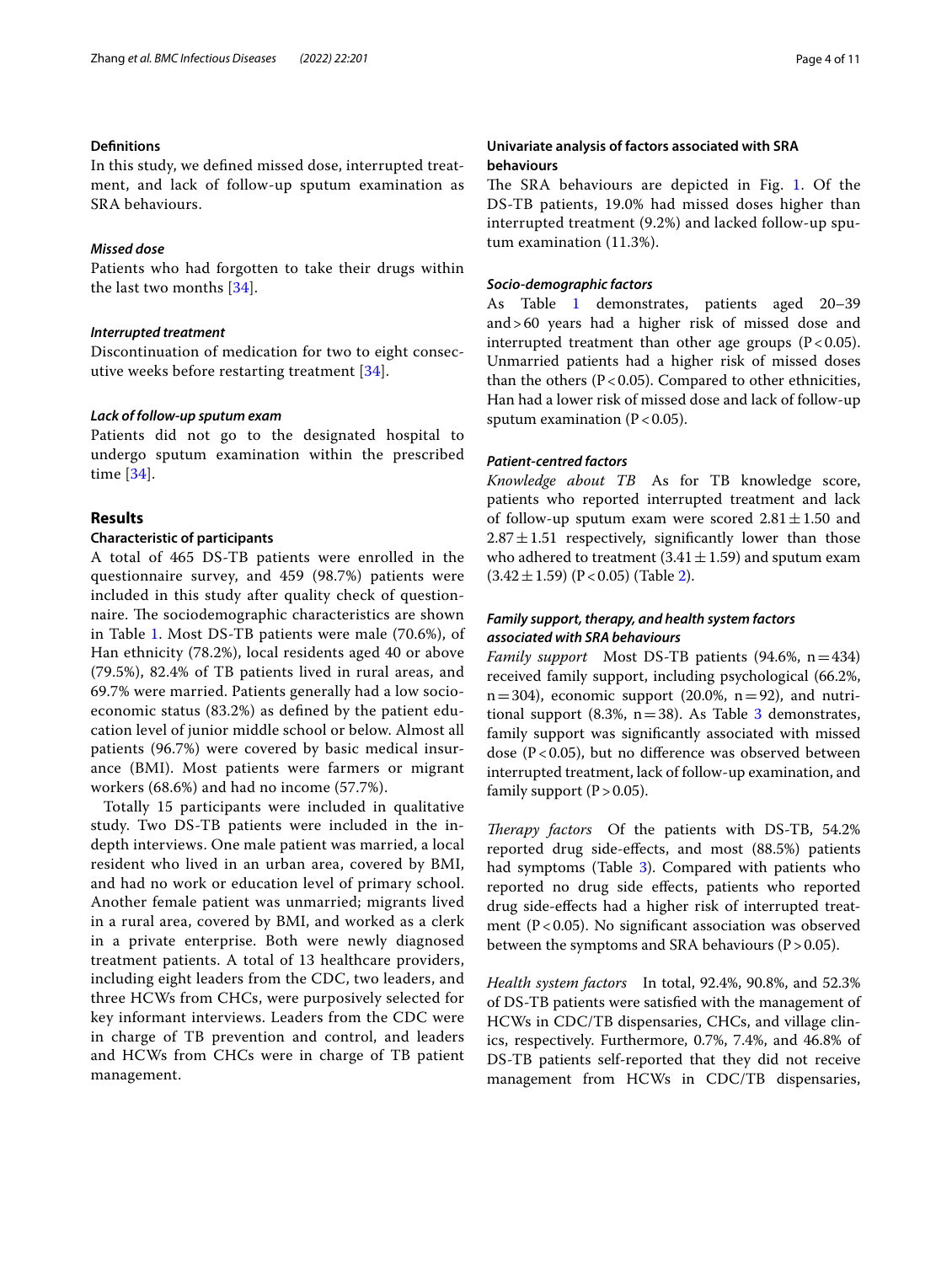| Item                        | <b>Total</b> | <b>Missed dose</b> | Interrupted treatment | Lack of<br>follow-up<br>sputum exam |  |
|-----------------------------|--------------|--------------------|-----------------------|-------------------------------------|--|
|                             | N (%)        | N (%)              | N (%)                 | N (%)                               |  |
| Gender                      |              |                    |                       |                                     |  |
| Male                        | 324 (70.6)   | 63 (19.4)          | 29 (9.0)              | 39 (12.0)                           |  |
| Female                      | 135 (29.4)   | 24 (17.8)          | 13(9.6)               | 13(9.6)                             |  |
| Age                         |              |                    |                       |                                     |  |
| $15 - 19$                   | 18(3.9)      | $5(27.8)$ *        | $0(0.0)*$             | 3(16.7)                             |  |
| $20 - 39$                   | 76 (16.6)    | 23(30.3)           | 3(3.9)                | 6(7.9)                              |  |
| $40 - 59$                   | 174 (37.9)   | 27(15.5)           | 13(7.5)               | 16(9.2)                             |  |
| $\geq 60$                   | 191 (41.6)   | 32 (16.8)          | 26 (13.6)             | 27(14.1)                            |  |
| Ethnicity                   |              |                    |                       |                                     |  |
| Han                         | 359 (78.2)   | 58 (16.2)*         | 34(9.5)               | $35(9.7)$ *                         |  |
| Others                      | 100(21.8)    | 29 (29.0)          | 8(8.0)                | 17(17.0)                            |  |
| Living region               |              |                    |                       |                                     |  |
| Urban area                  | 81 (17.6)    | 16 (19.8)          | 12 (14.8)             | 6(7.4)                              |  |
| Rural area                  | 378 (82.4)   | 71 (18.8)          | 30(7.9)               | 46 (12.2)                           |  |
| Residence                   |              |                    |                       |                                     |  |
| Local residents             | 437 (95.2)   | 81 (18.5)          | 40(9.2)               | 49 (11.2)                           |  |
| Migrants                    | 22(4.8)      | 6(27.3)            | 2(9.1)                | 3(13.6)                             |  |
| Marital status              |              |                    |                       |                                     |  |
| Unmarried                   | 69 (15.0)    | $21 (30.4)^*$      | 2(2.9)                | 5(7.2)                              |  |
| Married                     | 320 (69.7)   | 50 (15.6)          | 31(9.7)               | 38 (11.9)                           |  |
| Divorced/Widowed            | 70 (15.3)    | 16 (22.9)          | 9(12.9)               | 9(12.9)                             |  |
| Education                   |              |                    |                       |                                     |  |
| Primary and below           | 257 (56.0)   | 48 (18.7)          | 28 (10.9)             | 32 (12.5)                           |  |
| Junior middle school        | 125(27.2)    | 19 (15.2)          | 11(8.8)               | 14(11.2)                            |  |
| High school and above       | 77 (16.8)    | 20(26.0)           | 3(3.9)                | 6(7.8)                              |  |
| Occupation                  |              |                    |                       |                                     |  |
| Staff/Cadre/Retire          | 50 (10.9)    | 6(12.0)            | 4(8.0)                | 1(2.0)                              |  |
| Self-employed               | 10(2.2)      | 1(10.0)            | 1(10.0)               | 1(10.0)                             |  |
| Farmer/Migrant worker       | 315 (68.6)   | 58 (18.4)          | 27(8.6)               | 40 (12.7)                           |  |
| Student                     | 20(4.4)      | 5(25.0)            | 1(5.0)                | 1(5.0)                              |  |
| Others                      | 64 (13.9)    | 17(26.6)           | 9(14.1)               | 9(14.1)                             |  |
| Health insurance            |              |                    |                       |                                     |  |
| Basic medical insurance     | 444 (96.7)   | 82 (18.5)          | 42 (9.5)              | 52 (11.7)                           |  |
| Non Basic medical insurance | 6(1.3)       | 3(50.0)            | 0(0.0)                | 0(0.0)                              |  |
| No medical insurance        | 9(2.0)       | 2(22.2)            | 0(0.0)                | 0(0.0)                              |  |
| Economic sources            |              |                    |                       |                                     |  |
| Fixed income                | 40 (8.7)     | 4(10.0)            | 3(7.5)                | 1(2.5)                              |  |
| No fixed income             | 154 (33.6)   | 30 (19.5)          | 11(7.1)               | 19 (12.3)                           |  |
| No income                   | 265 (57.7)   | 53 (20.0)          | 28 (10.6)             | 32 (12.1)                           |  |

<span id="page-4-0"></span>**Table 1** Univariate analysis between socio-Demographic characteristics and SRA behaviours among DS-TB patients in questionnaire survey ( $n=459$ )

This table presents the results of Univariate analysis between socio-demographic characteristics and SRA behaviours among DS-TB patients, which screening the variables with statistical signifcant for multivariate analysis

\*P<0.05, SRA refers to Self-reported adherence

CHCs, and village clinics, respectively. Patients who were satisfed with the management of HCWs in the CDC/TB dispensary had a lower risk of interrupted treatment when

compared with patients who self-reported not being satisfed (7.5% versus 28.1%) and did not receive the management (7.5% versus 33.3%) from HCWs in the CDC/TB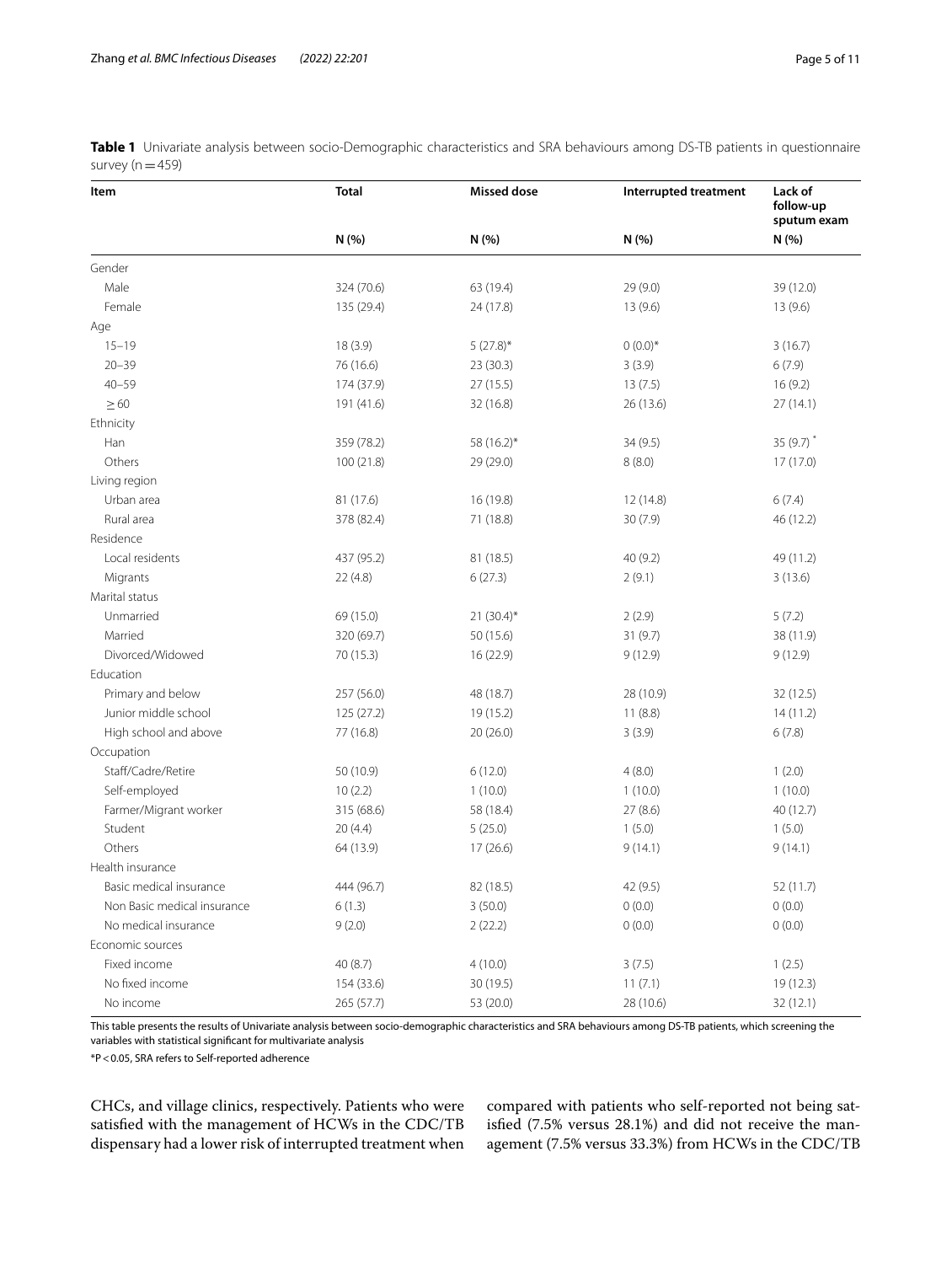



<span id="page-5-1"></span><span id="page-5-0"></span>**Table2** Univariate analysis for the association between patientcentered factors (knowledge scores) and SRA behaviours

| <b>SRA behaviors</b>          |     | $M + SD$        |       |          |
|-------------------------------|-----|-----------------|-------|----------|
| Missed dose                   | Yes | $3.21 \pm 1.44$ | 0.95  | 0.343    |
|                               | Nο  | $3.38 + 1.62$   |       |          |
| Interrupted treatment         | Yes | $2.81 \pm 1.50$ | 2.33  | $0.02^*$ |
|                               | Νo  | $3.41 \pm 1.59$ |       |          |
| Lack of follow-up sputum exam | Yes | $2.87 + 1.51$   | 2.355 | $0.019*$ |
|                               | Νo  | $3.42 \pm 1.59$ |       |          |
|                               |     |                 |       |          |

This table presents the results of Univariate analysis between patient-centered factors (knowledge scores) and SRA behaviours, which screening the variables with statistical signifcant for multivariate analysis

\*P<0.05, M refers to Mean, SD refers to Standard deviation, SRA refers to Selfreported adherence

dispensary ( $P < 0.05$ ). Patients who were satisfied with the management of HCWs in village clinics had a lower risk of missed dose when compared with patients who selfreported not being satisfed (14.2% versus 75.0%) and not receiving HCWs in village clinics (14.2% versus. 23.3%)  $(P<0.05)$  (Table [3](#page-6-0)). No association was observed between satisfaction with the management of HCWs in CHCs and SRA behaviours ( $P > 0.05$ ).

## **Multivariate analysis of factors associated with SRA behaviours**

Results of binary logistic regression analysis (Table [4](#page-7-0)) demonstrated that DS-TB patients aged 20–39 had a higher risk of missed dose than patients who were older than 60 years [OR (95% CI): 2.302 (1.001–5.305)], Han ethnicity [OR (95% CI): 0.524 (0.301–0.912)], received psychological support [OR (95% CI): 0.379 (0.144–0.998)] from their family when they received TB treatment had a lower risk of missed dose than other ethnicities and patients who received no support, respectively. Patients aged 20–39 had a lower risk of interrupted treatment

than patients aged>60 years (OR [95% CI]: 0.278 (0.077– 0.982)], patients who had drug side-efects had a higher risk of interrupted treatment than patients who had no drug side-efects [OR (95% CI): 2.587 (1.237–5.412)]. Notably, patients who scored higher knowledge had a lower risk of lack of follow-up sputum examination (OR [95% CI]: 0.817 [0.673-0.991]).

## **Qualitative results about reasons for non-SRA behaviours**

The results of the qualitative study are shown in Table [5](#page-8-0). Key informant interviews indicated that inadequate knowledge about TB and financial difficulties were the main reasons for non-SRA behaviours in DS-TB patients. Interviews from both patients and HCWs reported that most patients were satisfed with the management of HCWs, and few patients were afraid that there were some problems with drug intake.

## **Discussion**

Standard treatment regimens in DOTs require six months of treatment for initial TB patients and eight months for retreatment TB patients [[9\]](#page-9-8). Adherence to long-term treatment was the biggest challenge for TB control, and poor adherence behaviours were common during TB treatment despite various interventions being implemented to improve it  $[11]$ . Currently, the main obstacle for improving adherence behaviours is the lack of understanding of the barriers and facilitators of adherence to TB treatment. Therefore, this study identified the factors associated with SRA behaviours in DS-TB patients, including socio-demographic, patient-centred, family support, health system, and therapy factors, to provide evidence-based strategies to improve SRA behaviours.

In this study, SRA behaviours included missed dose, interrupted treatment, and lack of follow-up sputum examination. We found that almost 20% of DS-TB patients had missed doses, which occurred most frequently, followed by a lack of follow-up sputum examination and interrupted treatment. The incidence of poor adherence was much higher in a previous study on MDR-TB patients in Chongqing [\[34\]](#page-10-1) but lower than that in DS-TB patients reported in a previous study [\[25](#page-9-20)].

Unlike the previous study, patients with MDR-TB were mainly young and middle-aged [[35\]](#page-10-2). Most DS-TB patients in this study were aged more than 60 years, which was also inconsistent with our previous study in which most DS-TB patients were young and middleaged  $[25]$ . This result may indicate that older people are increasingly vulnerable to TB development in Southwest China. Age has been shown to be an important factor associated with treatment adherence  $[36]$  $[36]$ , which was mainly attributed to the age distribution of TB. However, this study found that most DS-TB patients were aged, but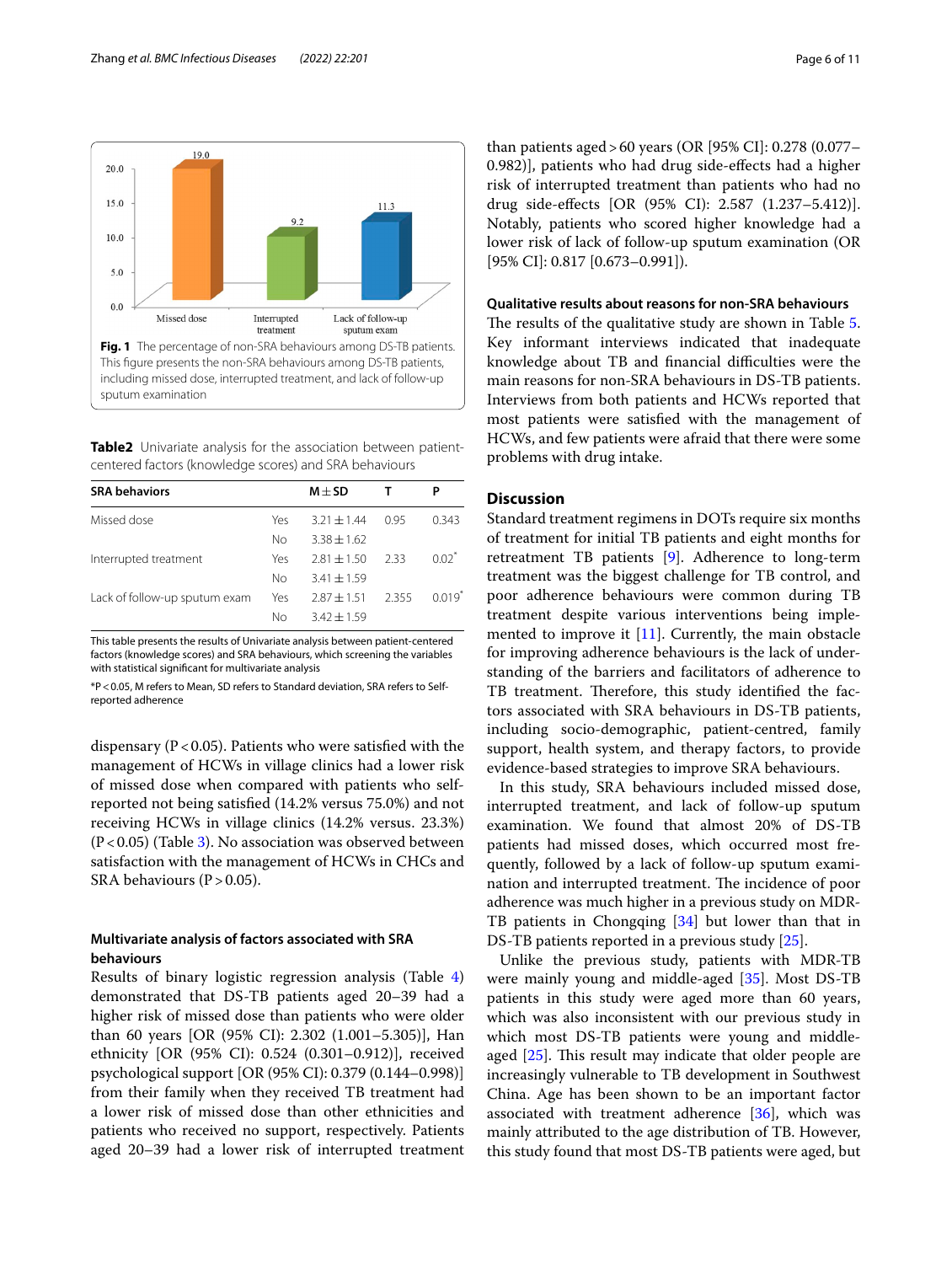| Items                                                    | <b>Total</b> | <b>Missed dose</b>      | Interrupted treatment | Lack of<br>follow-up<br>sputum exam |
|----------------------------------------------------------|--------------|-------------------------|-----------------------|-------------------------------------|
|                                                          | N (%)        | N(% )                   | N(%)                  | N(%)                                |
| Family support factors                                   |              |                         |                       |                                     |
| Economic                                                 | 92 (20.0)    | 24 (26.1%)*             | $9(9.8\%)$            | $7(7.6\%)$                          |
| Nutritional                                              | 38 (8.3)     | 4 (10.5%)               | 6(15.8%)              | 7 (18.4%)                           |
| Psychological                                            | 304 (66.2)   | 51 (16.8%)              | 26 (8.6%)             | 34 (11.2%)                          |
| <b>No</b>                                                | 25(5.4)      | 8 (32.0%)               | $1(4.0\%)$            | 4 (16.0%)                           |
| Therapy factors                                          |              |                         |                       |                                     |
| Drug side- effect                                        |              |                         |                       |                                     |
| Yes                                                      | 249 (54.2)   | 46 (18.5)               | $31 (12.4)^*$         | 34 (13.7)                           |
| No                                                       | 210 (45.8)   | 41 (19.5)               | 11(5.2)               | 18(8.6)                             |
| Symptoms                                                 |              |                         |                       |                                     |
| Yes                                                      | 406 (88.5)   | 77 (19.0)               | 35(8.6)               | 44 (10.8)                           |
| <b>No</b>                                                | 53 (11.5)    | 10 (18.9)               | 7(13.2)               | 8(15.1)                             |
| Health system factors                                    |              |                         |                       |                                     |
| Satisfied with management from HCWs in CDC/TB dispensary |              |                         |                       |                                     |
| Yes                                                      | 424 (92.4)   | 80 (18.9)               | $32(7.5)$ *           | 45 (10.6)                           |
| No                                                       | 32(7.0)      | 7(21.9)                 | 9(28.1)               | 6(18.8)                             |
| No management                                            | 3(0.7)       | 0(0.0)                  | 1(33.3)               | 1(33.3)                             |
| Satisfied with management from HCWs in CHCs              |              |                         |                       |                                     |
| Yes                                                      | 417 (90.8)   | 76 (18.2)               | 37(8.9)               | 44 (10.6)                           |
| <b>No</b>                                                | 8(1.7)       | 2(25.0)                 | 2(25.0)               | 1(12.5)                             |
| No management                                            | 34(7.4)      | 9(26.5)                 | 3(8.8)                | 7(20.6)                             |
| Satisfied with management from HCWs in village clinics   |              |                         |                       |                                     |
| Yes                                                      | 240 (52.3)   | $34(14.2)$ <sup>*</sup> | 24(10.0)              | 27(11.3)                            |
| <b>No</b>                                                | 4(0.9)       | 3(75.0)                 | 0(0.0)                | 1(25.0)                             |
| No management                                            | 215 (46.8)   | 50(23.3)                | 18 (8.4)              | 24 (11.2)                           |

<span id="page-6-0"></span>

|  |  |  |  | Table 3 Univariate analysis of family support, therapy and health system factors associated with SRA behaviours |
|--|--|--|--|-----------------------------------------------------------------------------------------------------------------|
|--|--|--|--|-----------------------------------------------------------------------------------------------------------------|

This table presents the results of Univariate analysis of family support, therapy and health system factors associated with SRA behaviours, which screening the variables with statistical signifcant for multivariate analysis

\*P<0.05, SRA refers to Self-reported adherence, HCWs refers to Healthcare Workers, CHCs refers to Community Health Sectors, CDC refers to Centers for Disease Control and Prevention, TB refers to Tuberculosis

they had a lower risk of missed dose and higher risk of interrupted treatment than patients aged 20–39. We supposed that younger patients might be busy at work and have lighter symptoms, so they were more likely to forget to take medication, but they were still committed to completing the treatment. This study also found that Han ethnicity had better SRA behaviours, which is consistent with previous studies [\[35,](#page-10-2) [37](#page-10-4)]. Southwest China consists of many minorities, especially the Guizhou and Yunan provinces [\[38](#page-10-5)], and most of the minorities had a lower socioeconomic status, culture, and education compared with Han ethnicity [[35\]](#page-10-2), which might be associated with poor adherence. Studies have reported that economic constraints may reduce patients' ability to adhere to TB treatment  $[39, 40]$  $[39, 40]$  $[39, 40]$  $[39, 40]$ . The qualitative results of this study also revealed that fnancial burden was the main reason for non-SRA behaviours. In addition, a previous study found that patients with low education had a higher risk of non-SRA behaviours [\[41–](#page-10-8)[44\]](#page-10-9), which was not observed in this study.

Inadequate knowledge about TB was a determinant factor for adherence behaviours, which has been reported in many previous studies [\[45](#page-10-10)[–48\]](#page-10-11). Our results from both quantitative and qualitative research consistently found that patients who scored higher on TB knowledge had a lower risk of lack of follow-up sputum examination. Therefore, health education on TB knowledge should be intensifed among TB patients to improve their health literacy in the future.

Previous studies indicated that patients who received social support from friends and families were more likely to take their medication regularly; besides, fnancial and food support were the main factors associated with adherence  $[45, 46, 49, 50]$  $[45, 46, 49, 50]$  $[45, 46, 49, 50]$  $[45, 46, 49, 50]$  $[45, 46, 49, 50]$  $[45, 46, 49, 50]$  $[45, 46, 49, 50]$  $[45, 46, 49, 50]$  $[45, 46, 49, 50]$ , and family support was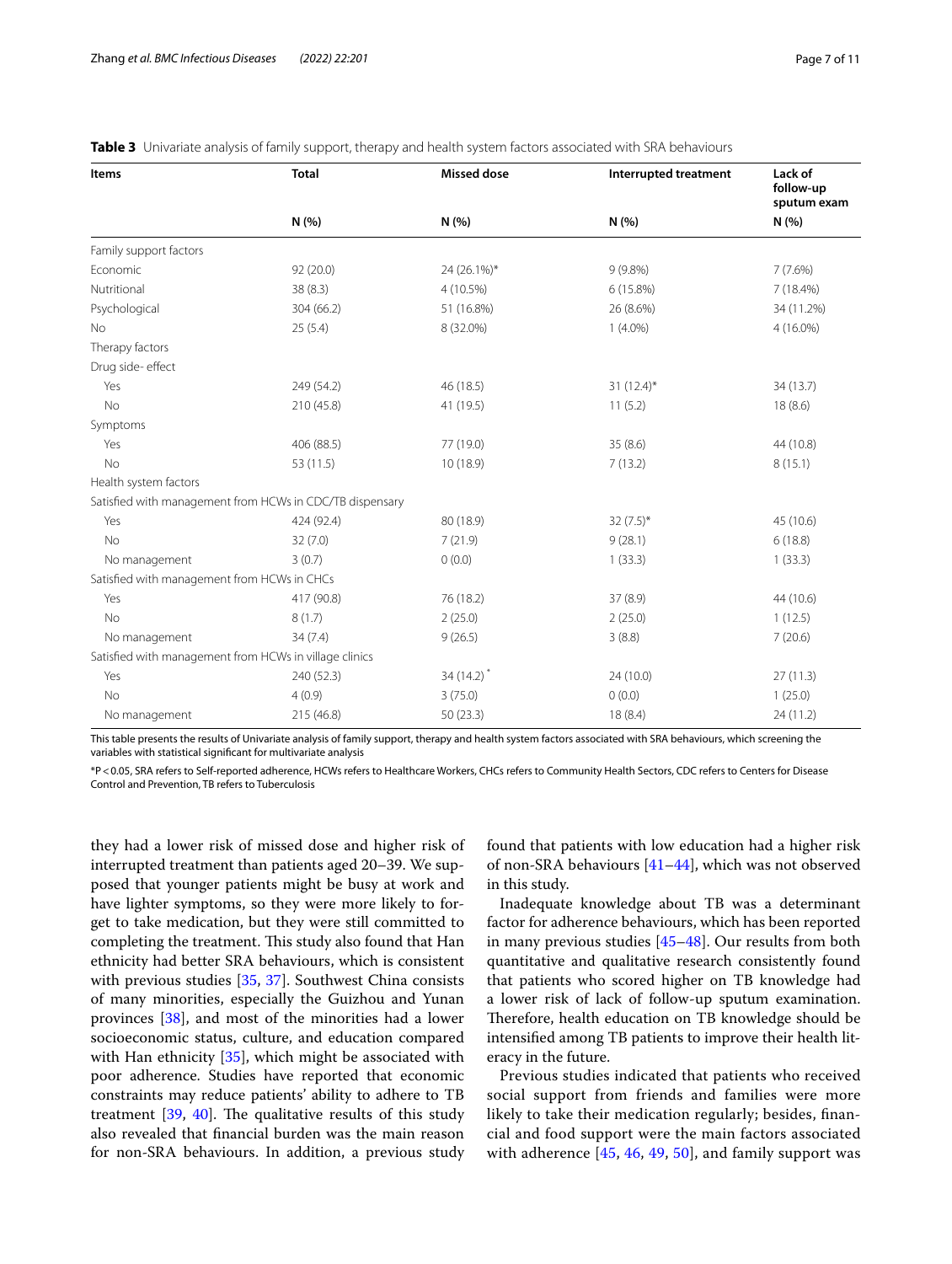| <b>Items</b>                                                | <b>Missed dose</b>         | Interrupted treatment      | Lack of follow-up<br>sputum exam |  |
|-------------------------------------------------------------|----------------------------|----------------------------|----------------------------------|--|
|                                                             | OR (95%CI)                 | OR (95%CI)                 | OR (95%CI)                       |  |
| 1. Socio-demographic factors                                |                            |                            |                                  |  |
| Age                                                         |                            |                            |                                  |  |
| $\geq 60$                                                   | Reference                  | Reference                  |                                  |  |
| $40 - 59$                                                   | $0.967(0.532 - 1.756)$     | $0.596(0.285 - 1.245)$     |                                  |  |
| $20 - 39$                                                   | 2.302 (1.001-5.305)*       | $0.278(0.077 - 0.982)^{*}$ |                                  |  |
| $15 - 19$                                                   | 1.915 (0.473-7.750)        |                            |                                  |  |
| Ethnicity                                                   |                            |                            |                                  |  |
| Others                                                      | Reference                  |                            | Reference                        |  |
| Han                                                         | $0.524(0.301 - 0.912)^{*}$ |                            | $0.590(0.312 - 1.117)$           |  |
| Marital status                                              |                            |                            |                                  |  |
| Divorced/Widowed                                            | Reference                  |                            |                                  |  |
| Unmarried                                                   | 1.015 (0.352-2.927)        |                            |                                  |  |
| Married                                                     | $0.726(0.363 - 1.452)$     |                            |                                  |  |
| 2. Patient-centered factors                                 |                            |                            |                                  |  |
| Knowledge score                                             |                            | $0.886(0.708 - 1.109)$     | 0.817 (0.673-0.991)*             |  |
| 3. Family support factors                                   |                            |                            |                                  |  |
| No support                                                  | Reference                  |                            |                                  |  |
| Economic support                                            | $0.659(0.233 - 1.867)$     |                            |                                  |  |
| Nutritional support                                         | $0.249(0.061 - 1.020)$     |                            |                                  |  |
| Psychological support                                       | 0.379 (0.144-0.998)*       |                            |                                  |  |
| 4. Therapy factors                                          |                            |                            |                                  |  |
| Drug side-effect                                            |                            |                            |                                  |  |
| No                                                          |                            | Reference                  |                                  |  |
| Yes                                                         |                            | 2.587 (1.237-5.412)*       |                                  |  |
| 5. Health system factors                                    |                            |                            |                                  |  |
| Satisfied with management from doctors in CDC/TB dispensary |                            |                            |                                  |  |
| No management                                               |                            | Reference                  |                                  |  |
| Yes                                                         |                            | $0.160(0.011 - 2.428)$     |                                  |  |
| No                                                          |                            | 0.632 (0.038-10.302)       |                                  |  |
| Satisfied with management from HCWs in village clinics      |                            |                            |                                  |  |
| No management                                               | Reference                  |                            |                                  |  |
| Yes                                                         | $0.623(0.374 - 1.040)$     |                            |                                  |  |
| No                                                          | 9.700 (0.914-102.906)      |                            |                                  |  |

## <span id="page-7-0"></span>**Table 4** Multivariate analysis of Factors associated with SRA behaviours

This table presents the results of Multivariate analysis of Factors associated with SRA behaviours, including socio-demographic characteristics, patient-centered factors, family support, therapy and health system factors

OR refers to odds ratio, CI refers to confdence interval, SRA refers to Self-reported adherence, HCWs refers to Healthcare Workers, CDC refers to Centers for Disease Control and Prevention, TB refers to Tuberculosis

\*P<0.05, "–"refers to this variable was not included in the logistic model for this independent variable

a protective factor for DOTs  $[45]$ . This study also found that psychological support was the main factor associated with SRA behaviours. Patients who received psychological support from their families exhibited better SRA behaviours. Studies have reported that psychological support from reliable members, including family or friends, could re-establish belief in the curability of TB [[46](#page-10-12), [49](#page-10-13)]. Many patients worried about the curability of TB, had a stigma, and were exposed to discrimination from others  $[51–53]$  $[51–53]$  $[51–53]$  $[51–53]$ . Hence, it is crucial for family members to support and encourage patients to acknowledge TB, and to further help patients adhere to TB treatment.

Previous studies reported that drug side-efects were the major reasons for poor adherence behaviours [[45](#page-10-10), [48,](#page-10-11) [52](#page-10-17), [54](#page-10-18)], which was consistent with our study that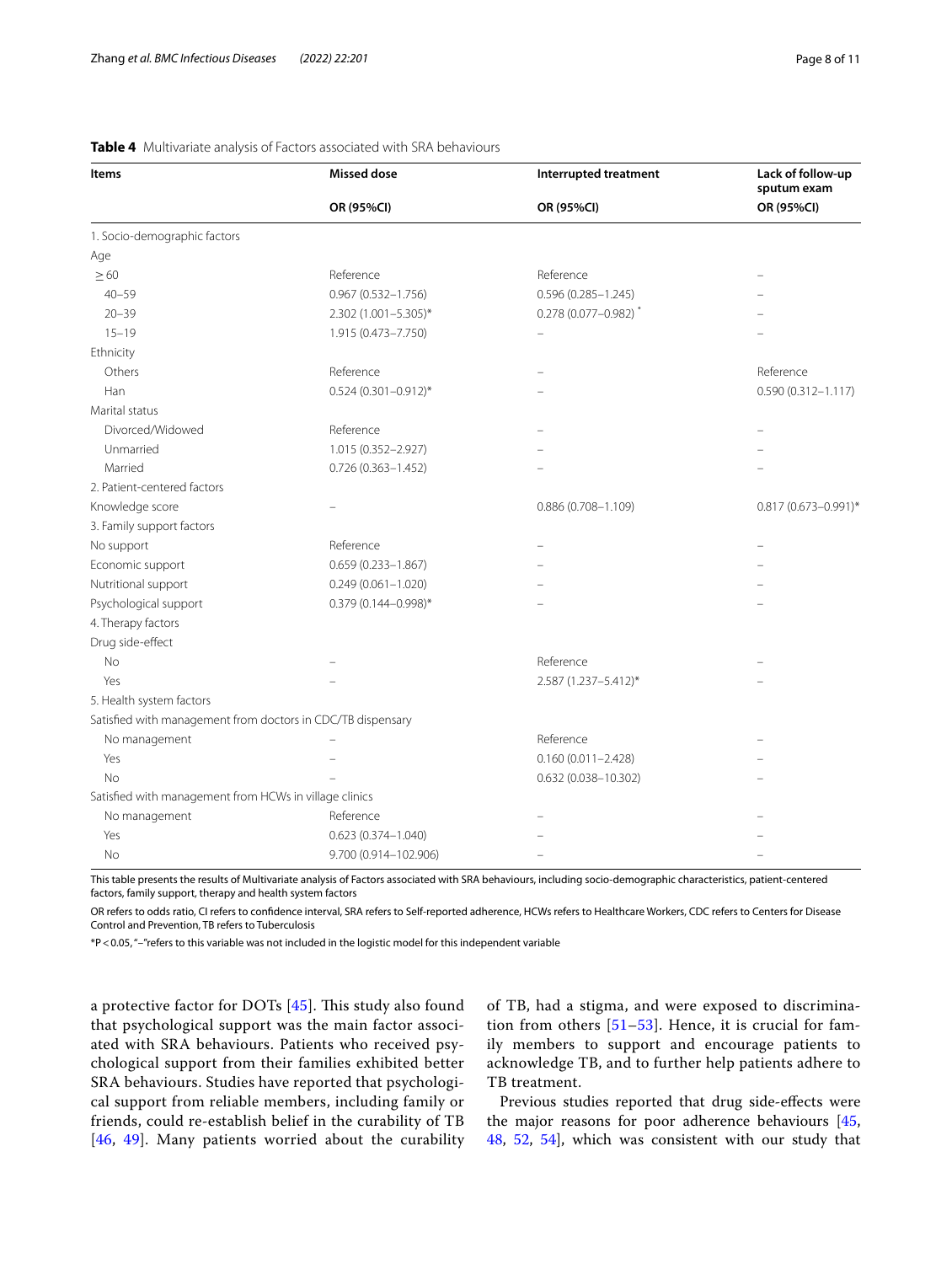<span id="page-8-0"></span>

| <b>Table 5</b> Qualitative results of reasons for non-SRA behaviours |  |
|----------------------------------------------------------------------|--|
|----------------------------------------------------------------------|--|

| <b>Themes</b>               | <b>Results</b>                                                                                                                             | Quotation                                                                                                                                                                                                                                                                                                                                                                                                                                                                                                                                                                                                                                                                         |
|-----------------------------|--------------------------------------------------------------------------------------------------------------------------------------------|-----------------------------------------------------------------------------------------------------------------------------------------------------------------------------------------------------------------------------------------------------------------------------------------------------------------------------------------------------------------------------------------------------------------------------------------------------------------------------------------------------------------------------------------------------------------------------------------------------------------------------------------------------------------------------------|
| Health literacy of patients | Patients with low health literacy, lack of adequate<br>knowledge about TB treatment had higher risk of non-<br>adherence behaviors         | "There is one patient had few knowledge about TB and he<br>stopped take drugs after took 2 times drug for he feels bet-<br>ter" (Leader from CDC)<br>"Patients didn't believe standard regimens and the prefer to<br>choose folk remedies to therapy TB" (HCWs from CHCs)                                                                                                                                                                                                                                                                                                                                                                                                         |
| Financial burden            | Heavy financial burden was one of the reasons for poor<br>adherence behaviors                                                              | "Patients from rural region were difficulty in take drugs<br>regularly, and most of the patients had financial difficulty<br>and they can't afford the charge of examination" (Leader<br>from CDC)<br>"Patients who didn't adherence to treatment for following<br>reasons: their family was difficulty; they are afraid of trouble-<br>some and too many examination" (Leaders from CHCs)                                                                                                                                                                                                                                                                                        |
|                             | Health system management Most patients were satisfied with the management of<br>HCWs but few patients had less willingness for drug intake | "The doctor from our village hospital, he always come to our<br>home and we live close to each other" (Male patient)<br>"I am satisfied with the management from HCWs in CHCs<br>during the treatment period" (Female patient)<br>"Most patients satisfied with our management, especially<br>the patients from countryside, they are happy for receiving<br>our management" (Leaders from CDC)<br>" Every time we came to the house of patients they will say<br>lot of words to appreciate our work " (Leaders from CHCs)<br>"One aged patient always say thanks to us for our manage-<br>ment, but he didn't want take drug for some inconvenient<br>reasons" (HCWs from CHCs) |

This table presents the qualitative results of reasons for non-SRA behaviours, which indicated the health literacy of patients, fnancial burden and health system management were the reasons of non-SRA behaviours

SRA refers to Self-reported adherence, HCWs refers to Healthcare Workers, CHCs refers to Community Health Sectors, CDC refers to Centers for Disease Control and Prevention, TB refers to Tuberculosis

reported that patients who had drug side-efects had a higher risk of interrupted treatment. Pill burden was thought to be a factor for non-adherence to TB medication among patients with TB [[44](#page-10-9)]. However, this study indicated that there was no association between missed dose, lack of follow-up sputum examination, and drug side-efects, which might be attributed to most DS-TB patients aged more than 60 years with a higher risk of interrupted treatment and a lower risk of missed dose and lack of follow-up sputum examination in our study. A study from Hubei, China reported that patients aged>60 years had a higher risk of drug side efects than patients aged <60 years [\[55](#page-10-19)]. Therefore, more attention should be paid to the drug side efects of TB medicine among aged TB patients in order to improve their adherence to treatment.

Many studies have indicated that the health system is a major factor infuencing adherence behaviours for TB patients, including case management from CHCs and satisfaction with healthcare services  $[51, 53, 56, 57]$  $[51, 53, 56, 57]$  $[51, 53, 56, 57]$  $[51, 53, 56, 57]$  $[51, 53, 56, 57]$  $[51, 53, 56, 57]$  $[51, 53, 56, 57]$  $[51, 53, 56, 57]$ . This study investigated the satisfaction of TB patients with case management from HCWs in CDC/TB dispensaries, CHCs, and village clinics. Unfortunately, no association was observed between health system factors and SRA

behaviours, which may be attributed to the lack of efective indicators to evaluate the health system factors in this study. The quality of the healthcare system should be evaluated in future studies.

#### **Limitations**

This study had several limitations. First, only two of the 88 counties in Guizhou province were selected as representative counties of Guizhou, and the sample counties would increase in future studies to ensure good representation. Second, information bias existed in this study for some patients with low education levels, and they had a poor understanding of the contents of the questionnaire.

## **Conclusions**

Poor adherence to treatment is one of the biggest challenges for TB control. Strategies to improve health literacy and strengthen psychological support are urgently needed for TB patients. More attention should be paid to patients from minorities with drug side-efects, aged 20–39 and over 60 years old. Patient-centred intervention measures should be designed and implemented to improve adherence behaviours.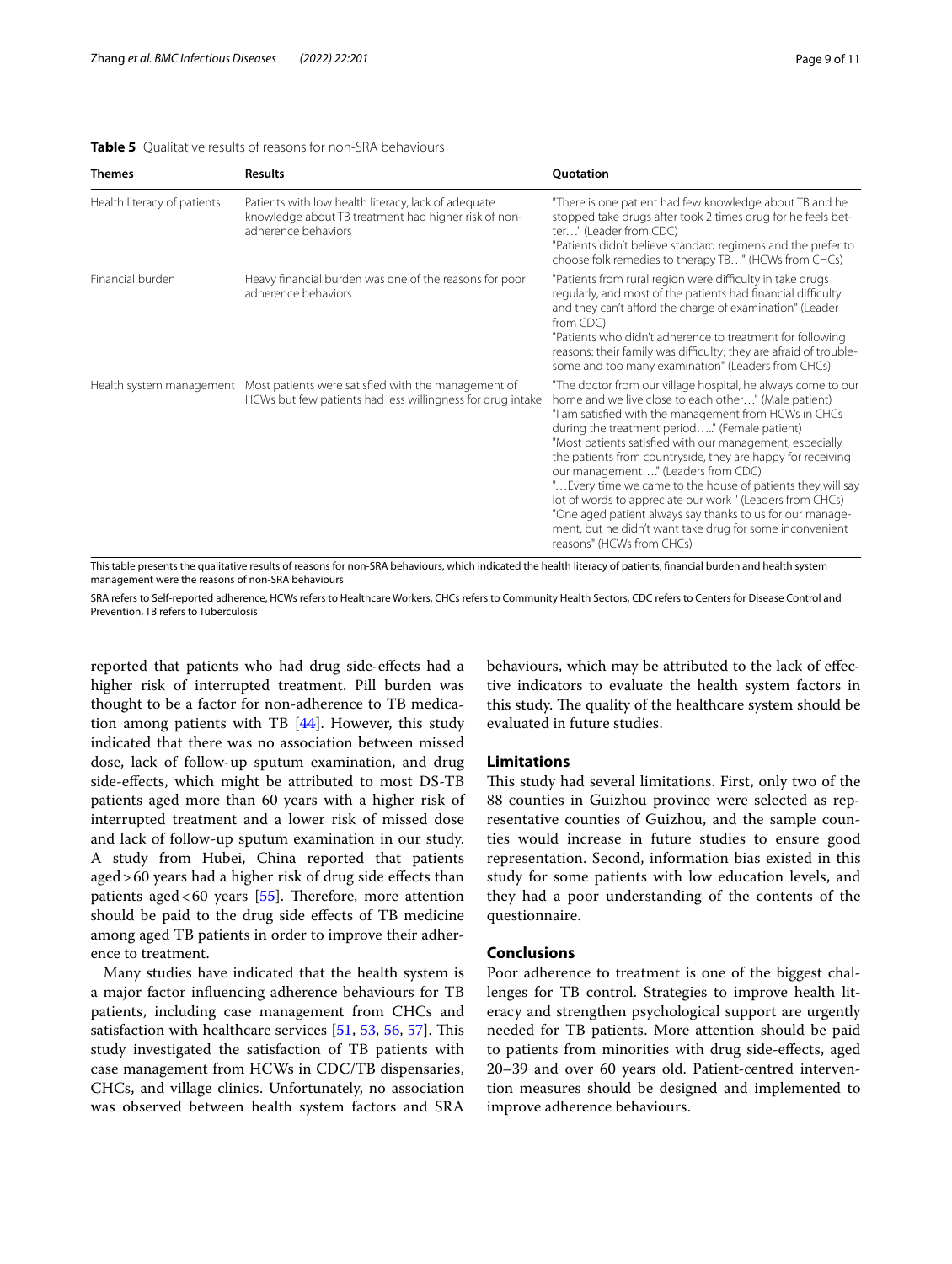#### **Abbreviations**

DS-TB: Drug-sensitive tuberculosis; SRA: Self-reported adherence; CHCs: Community Health Sectors; HCWs: Healthcare workers; CDC: Centers for Disease Control and Prevention; TB: Tuberculosis; WHO: World Health Organization; MDR-TB: Multidrug-resistant TB; RFP: Rifampicin; RR-TB: Rifampicinresistant TB; DOTs: Direct Observation of Treatment, short course; KMO: Kaiser–Meyer–Olkin.

#### **Acknowledgements**

The authors would like to thank the participants who participated in surveys and interviews and all the primary health care sectors who participated in this study.

#### **Authors' contributions**

YL designed the study, YL and DH designed the instrument for data collection; DH, QW and TZ contacted the study place for data collection. JP, JZ, SL, GW, YC, and JL collected data. RZ organized and analyzed data. RZ draft manuscript. YL revised the manuscript. All authors read and approved the fnal manuscript.

#### **Funding**

This project was funded by the National Natural Science Foundation of China (No. 81773489) and the Chongqing outstanding youth project (cstc2020jcyjjqX0007). The funders had no role in study design, data collection and analysis, decision to publish, or preparation of the manuscript.

#### **Availability of data and materials**

The datasets generated and/or analyzed during the current study are available from the corresponding author on reasonable request.

## **Declarations**

#### **Ethics approval and consent to participate**

The project proposal was approved by the Institutional Review Board of Army Medical University, Chongqing, China (Grant No. 2021-03-02). This study was conducted in accordance with the Declaration of Helsinki. All participants gave their written informed consent to participate. Participants who are under 16, informed consent was obtained from a parent and/or legal guardian. No illiterate patients were participated in this study.

#### **Consent for publication**

Not applicable.

#### **Competing interests**

The authors declare that they have no competing interests.

Received: 11 June 2021 Accepted: 24 February 2022

#### **References**

- <span id="page-9-0"></span>1. World Health Organization. Global tuberculosis report, 2020. Geneva: World Health Organization; 2020.
- <span id="page-9-1"></span>2. Orcau À, Caylà JA, Martínez JA. Present epidemiology of tuberculosis. Prevention and control programs. Enferm Infecc Microbiol Clin. 2011. [https://doi.org/10.1016/S0213-005X\(11\)70011-8](https://doi.org/10.1016/S0213-005X(11)70011-8).
- <span id="page-9-2"></span>3. Pearce L. Tuberculosis. Emerg Nurse. 2017;24(10):13.
- <span id="page-9-3"></span>4. The Fifth National Tuberculosis Epidemiological Sampling Survey Technical Steering Group. The ffth national tuberculosis epidemiology sampling survey report. Chin J Ant tuberculosis. 2012;34:485–508 (**in Chinese**).
- <span id="page-9-4"></span>5. Alipanah N, Jarlsberg L, Miller C, Linh NN, Falzon D, Jaramillo E, et al. Adherence interventions and outcomes of tuberculosis treatment: A systematic review and meta-analysis of trials and observational studies. PLoS Med. 2018;15(7):e1002595.
- <span id="page-9-5"></span>6. Wang Y, Chen H, Huang Z, McNeil EB, Lu X, Chongsuvivatwong V. Drug non-adherence and reasons among multidrug-resistant tuberculosis patients in Guizhou, China: a cross-sectional study. Patient Prefer Adherence. 2019;13:1641–53.
- <span id="page-9-6"></span>7. Nezenega ZS, Perimal-Lewis L, Maeder AJ. Factors infuencing patient adherence to tuberculosis treatment in Ethiopia: a literature review. Int J Environ Res Public Health. 2020;17(15):5626.
- <span id="page-9-7"></span>8. World Health Organization. Adherence to long-term therapies evidence for action. Geneva: WHO; 2003.
- <span id="page-9-8"></span>9. World Health Organization. An expanded DOTS framework for effffective tuberculosis control. Int J Tuberc Lung Dis. 2002;6:378–88.
- <span id="page-9-9"></span>10. World Health Organization. Companion Handbook to the WHO Guidelines for the Programmatic Management of Drug-resistant Tuberculosis. Geneva: WHO/HTM/TB/2014.11. Geneva, Switzerland: WHO; 2014.
- <span id="page-9-10"></span>11. Munro SA, Lewin SA, Smith HJ, Engel ME, Fretheim A, Volmink J. Patient adherence to tuberculosis treatment: a systematic review of qualitative research. PLoS Med. 2007;4(7):e238.
- 12. Loveday M, Wallengren K, Brust J, et al. Community-based care vs. centralized hospitalization for MDR-TB patients, KwaZulu-Natal, South Africa. Int J Tuberc Lung Dis. 2015;19(2):163–71.
- <span id="page-9-11"></span>13. Wai PP, Shewade HD, Kyaw NTT, et al. Community based MDR-TB care project improves treatment initiation in patients diagnosed with MDR-TB in Myanmar. PLoS ONE. 2018;13(3):e0194087.
- <span id="page-9-12"></span>14. Jaiswal A, Singh V, Ogden JA, Porter JDH, Sharma PP, et al. Adherence to tuberculosis treatment: lessons from the urban setting of Delhi, India. Trop Med Int Health. 2003;8:625–33.
- 15. Singh V, Jaiswal A, Porter JDH, Ogden JA, Sarin R, et al. TB control, poverty, and vulnerability in Delhi, India. Trop Med Int Health. 2002;7:693–700.
- 16. Greene JA. An ethnography of non-adherence: Culture, poverty, and tuberculosis in urban Bolivia. Cult Med Psychiatry. 2004;28:401–25.
- 17. Nájera-Ortiz JC, Sánchez-Pérez HJ, Ochoa-Díaz H, Arana-Cedeño M, Lezama MS, Mateo MM. Demographic, health services and socio-economic factors associated with pulmonary tuberculosis mortality in Los Altos Region of Chiapas, Mexico. Int J Epidemiol. 2008;37(4):786–95.
- <span id="page-9-13"></span>18. Okeyo ILA, Dowse R. An illustrated booklet for reinforcing community health worker knowledge of tuberculosis and facilitating patient counselling. Afr J Prim Health Care Fam Med. 2018;10(1):e1–7.
- <span id="page-9-14"></span>19. Lin HR. The efects and infuence factors of DOT strategy in pulmonary tuberculosis[D]. Qingdao University, 2016 (**in Chinese**).
- <span id="page-9-15"></span>20. Hou WL, Song FJ, Zhang NX, Dong XX, Cao SY, Yin XX, et al. Implementation and community involvement in DOTS strategy: a systematic review of studies in China. Int J Tuberc Lung Dis. 2012;16(11):1433–40 (**in Chinese**).
- <span id="page-9-16"></span>21. Hu DY, Liu XY, Chen J, Wang Y, Wang T, Zeng W, et al. Direct observation and adherence to tuberculosis treatment in Chongqing, China: a descriptive study. Health Policy Plan. 2008;23(1):43–55.
- <span id="page-9-17"></span>22. Zou GY, Wei XL, Walley JD, Yin J, Sun Q. Factors infuencing integration of TB services in general hospitals in two regions of China: a qualitative study. BMC Health Serv Res. 2012;12(1):21.
- <span id="page-9-18"></span>23. Zhao Y, Cui S, Yang J, Wang W, Guo A, Liu Y, et al. Basic public health services delivered in an urban community: a qualitative study. Public Health. 2011;125(1):37–45.
- <span id="page-9-19"></span>24. Chen W, Xia YY, Li T, Chen H. Analysis for the Global and China TB Epidemic Situation in 2015. J Tuber Lung Health. 2016;01:32–6.
- <span id="page-9-20"></span>25. Pu J, Chen W, Jiang WX, et al. Is tuberculosis patients management improved in the integrated TB control model in West China? A survey in Guizhou Province, China. Infect Dis Poverty. 2019;8(1):55.
- <span id="page-9-21"></span>26. Vermeire E, Hearnshaw H, van Royen P, Denekens J. Patient adherence to treatment: three decades of research. A comprehensive review. J Clin Pharmacol Ther. 2001;26:331–42.
- <span id="page-9-22"></span>27. Jia X, Chen J, Zhang S, Dai B, Long Q, Tang S. Implementing a "free" tuberculosis (TB) care policy under the integrated model in Jiangsu, China: practices and costs in the real world. Infect Dis Poverty. 2016;5:1.
- <span id="page-9-23"></span>28. General Office of the National Health and Family Planning Commission, PRC. Key information and Knowledge points of Tuberculosis prevention and Treatment. National Health and Family Planning Commission; April 2016 (**in Chinese**).
- <span id="page-9-24"></span>29. George D, Mallery P. SPSS for windows step by step: a simple guide and reference. Boston: Allyn and Bacon; 1999.
- <span id="page-9-25"></span>30. Nunnally J, Bernstein I. Psychometric theory. New York: McGraw-Hill; 1994.
- <span id="page-9-26"></span>31. Smith J, Firth J. Qualitative data analysis: the framework approach. Nurse Research. 2011;18(2):52–62.
- 32. Srivastava A, Thomson SB. Framework analysis: a qualitative methodology for applied policy research. J Adm Gov. 2009;4(2):72–9.